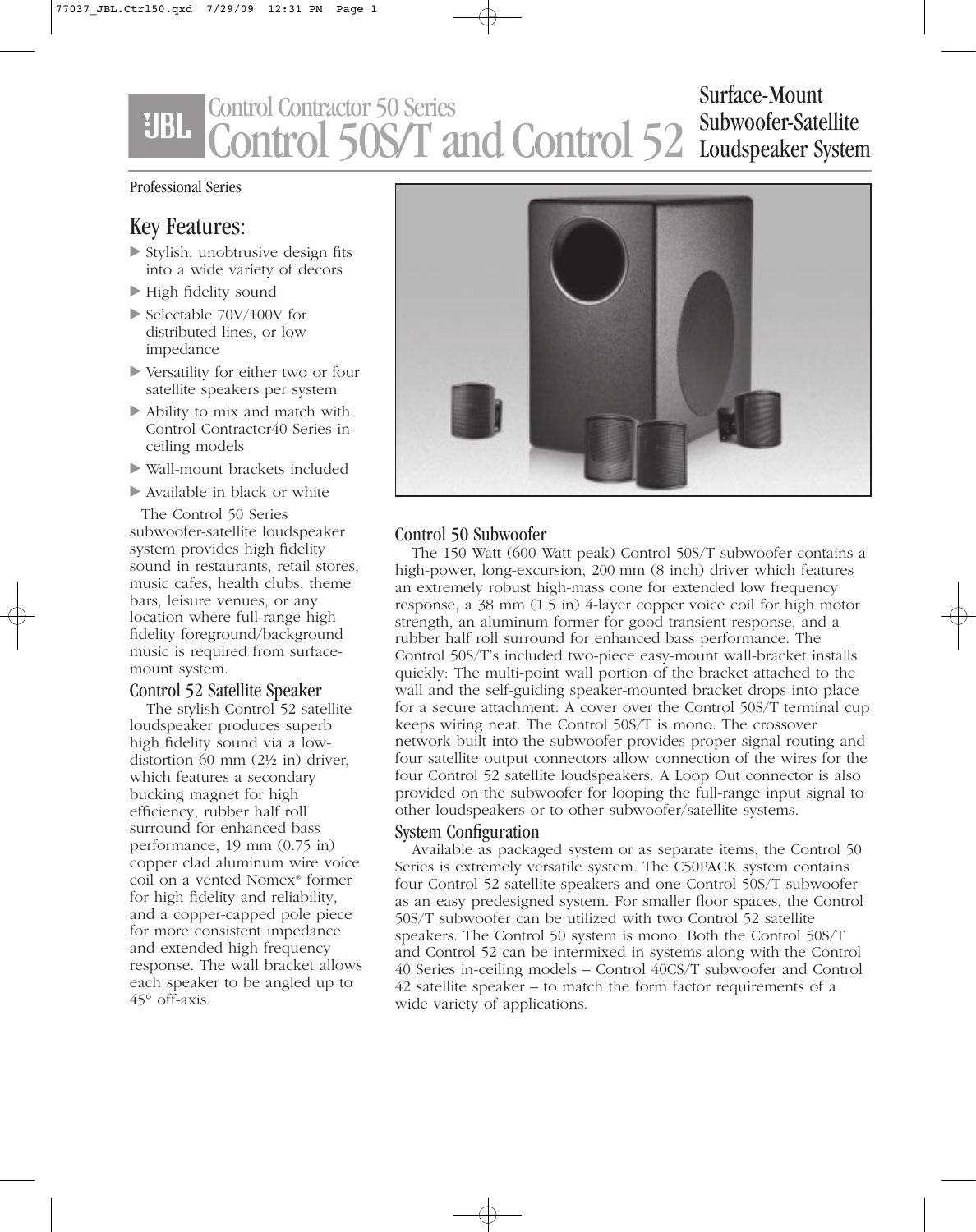# Control 50 Subwoofer-Satellite System Specifications

| Frequency Range $(-10 \text{ dB})$ : $32 \text{ Hz} - 20 \text{ kHz}$    |                                                                                                                                         |
|--------------------------------------------------------------------------|-----------------------------------------------------------------------------------------------------------------------------------------|
| Frequency Response $(\pm 3 \text{ dB})^1$ : 50 Hz – 17 kHz               |                                                                                                                                         |
|                                                                          | Power Capacity <sup>2</sup> : 200 Watts Continuous Program Power (100 hrs)<br>100 Watts Continuous Pink Noise (100 hrs)                 |
| Nominal Sensitivity $(2.83V, 1m)$ <sup>1</sup> : 87 dB with 4 satellites | 85 dB with 2 satellites<br>(subwoofer center of wall, higher sensitivity depending on subwoofer boundary loading, see application note) |
|                                                                          | Nominal Impedance: 4 ohms (in bypass/thru mode) with 4 satellites<br>8 ohms (in bypass/thru mode) with 2 satellites                     |
|                                                                          | Transformer Taps: 80W, 40W, 20W, (& 10W @ 70V), plus bypass/thru (listed as $8\Omega$ on switch to indicate subwoofer impedance)        |

# Control 50S/T Specifications

| Frequency Range $(-10 \text{ dB})$ <sup>1</sup> : $32 \text{ Hz} - 200 \text{ Hz}$ |                                                                                                                                                                                                                  |
|------------------------------------------------------------------------------------|------------------------------------------------------------------------------------------------------------------------------------------------------------------------------------------------------------------|
| Frequency Response $(\pm 3 \text{ dB})^1$ : 50 Hz = 150 Hz                         |                                                                                                                                                                                                                  |
|                                                                                    | Power Capacity <sup>2</sup> : 300 Watts Continuous Program Power (2 hrs)<br>150 Watts Continuous Pink Noise (2 hrs)<br>200 Watts Continuous Program Power (100 hrs)<br>100 Watts Continuous Pink Noise (100 hrs) |
|                                                                                    | Nominal Sensitivity (2.83V, 1m) <sup>1</sup> : 95 dB (near corner), 89 dB (center of wall)                                                                                                                       |
|                                                                                    | Rated Maximum SPL (1m): 115 dB average, 121 dB peak (near corner)<br>109 dB average, 115 dB peak (center of wall)                                                                                                |
|                                                                                    | Nominal Impedance: 8 ohms (in bypass/thru mode)                                                                                                                                                                  |
|                                                                                    | Transformer Taps: 80W, 40W, 20W, (& 10W @ 70V), 8 ohm bypass/thru                                                                                                                                                |
| Transducer:                                                                        |                                                                                                                                                                                                                  |
|                                                                                    | Driver: 200 mm (8 in) with polypropylene cone, butyl rubber surround, 38 mm (1.5 in) 4-layer copper-clad coil, vented aluminum<br>former                                                                         |
| Enclosure:                                                                         |                                                                                                                                                                                                                  |
|                                                                                    | Input Connectors: Six removable locking 2-pin connectors with screw-down terminals. Max wire 12 AWG (2.5 mm <sup>2</sup> )                                                                                       |
|                                                                                    | Material: Top, bottom, front & bottom: Structural plywood. Port & terminal panels: MDF. Grille: Painted zinc-plated metal.                                                                                       |
|                                                                                    | Dimensions (H x W x D): Cabinet: $356 \times 391 \times 203$ mm $(14.0 \times 15.4 \times 8.0$ in)<br>Wall Bracket: 15 mm (0.6 in) deep                                                                          |
|                                                                                    | Wall Bracket: 2.3 mm (0.9 in) thick zinc-plated and painted cold-rolled steel                                                                                                                                    |
|                                                                                    | Net Weight: 9.0 kg (20 lbs)                                                                                                                                                                                      |
|                                                                                    | Shipping Weight: 10.2 kg (23 lbs)                                                                                                                                                                                |

Included Accessories: Wall bracket (both speaker and wall parts) with 4 pcs M6 screws to attach to speaker, terminal cover, 6 pcs 2-pin locking connectors, M6 screw for safety lanyard attachment.

# Control 52 Specifications

| Frequency Range $(-10 \text{ dB})$ <sup>1</sup> : 140 Hz – 20 kHz |                                                                                                                                                                                                                                     |
|-------------------------------------------------------------------|-------------------------------------------------------------------------------------------------------------------------------------------------------------------------------------------------------------------------------------|
| Frequency Response $(\pm 3$ dB) <sup>1</sup> : 180 Hz – 17 kHz    |                                                                                                                                                                                                                                     |
|                                                                   | Power Capacity <sup>2</sup> : 50 Watts Continuous Program Power (2 hrs)                                                                                                                                                             |
|                                                                   | 25 Watts Continuous Pink Noise (2 hrs)                                                                                                                                                                                              |
|                                                                   | 30 Watts Continuous Program Power (100 hrs)                                                                                                                                                                                         |
|                                                                   | 15 Watts Continuous Pink Noise (100 hrs)                                                                                                                                                                                            |
|                                                                   | Nominal Sensitivity <sup>1</sup> : 85 dB $(4.0V/1m = 1W)$                                                                                                                                                                           |
|                                                                   | 82 dB (2.83V, 1m)                                                                                                                                                                                                                   |
|                                                                   | Nominal Coverage Angle <sup>3</sup> : 150° x 150° (omnidirectional)                                                                                                                                                                 |
|                                                                   | Rated Maximum SPL (1m): 94 dB average, 100 dB peak                                                                                                                                                                                  |
| Nominal Impedance: 16 ohms                                        |                                                                                                                                                                                                                                     |
| Transducer:                                                       |                                                                                                                                                                                                                                     |
|                                                                   | Driver: 60 mm (2.5 in) with polypropylene cone, butyl rubber surround, 19 mm (0.75 in) copper-clad coil, vented Nomex <sup>®</sup> former,<br>secondary bucking magnet, and copper sleeved pole piece for high frequency extension. |
| Enclosure:                                                        |                                                                                                                                                                                                                                     |
|                                                                   | Input Connector: Removable locking 2-pin connector with screw-down terminals. Max wire 12 AWG (2.5 mm <sup>2</sup> )                                                                                                                |
|                                                                   | Material: High impact polystyrene, painted zinc-plated metal grille.                                                                                                                                                                |
|                                                                   | Dimensions (H x W x D): Cabinet: 115 x 84 x 96 mm $(4.5 \times 3.3 \times 3.75 \text{ in})$                                                                                                                                         |
|                                                                   | Wall bracket: 51 mm (2.0 in)                                                                                                                                                                                                        |
|                                                                   | Net Weight: $0.7 \text{ kg} (1.5 \text{ lbs})$                                                                                                                                                                                      |
| Shipping Weight: 0.8 kg (1.8 lbs)                                 |                                                                                                                                                                                                                                     |
|                                                                   | Included Accessories. Wall bracket (both speaker and wall parts). 2 pin locking connector                                                                                                                                           |

Included Accessories: Wall bracket (both speaker and wall parts), 2-pin locking connector.

1 Half-space (mounted on wall). 2 Continuous Pink noise rating is IEC-shaped pink noise with a 6 dB crest factor for 100 hours continuously. Continuous Program Power is a conservative expression of the system's ability to handle normal speech and music program material, and is defined as 3 dB above the Continuous Pink Noise rating. 3 Half-space, average 1 kHz – 4 kHz

JBL continually engages in research related to product improvement. Changes introduced into existing products without notice are an expression of that philosophy.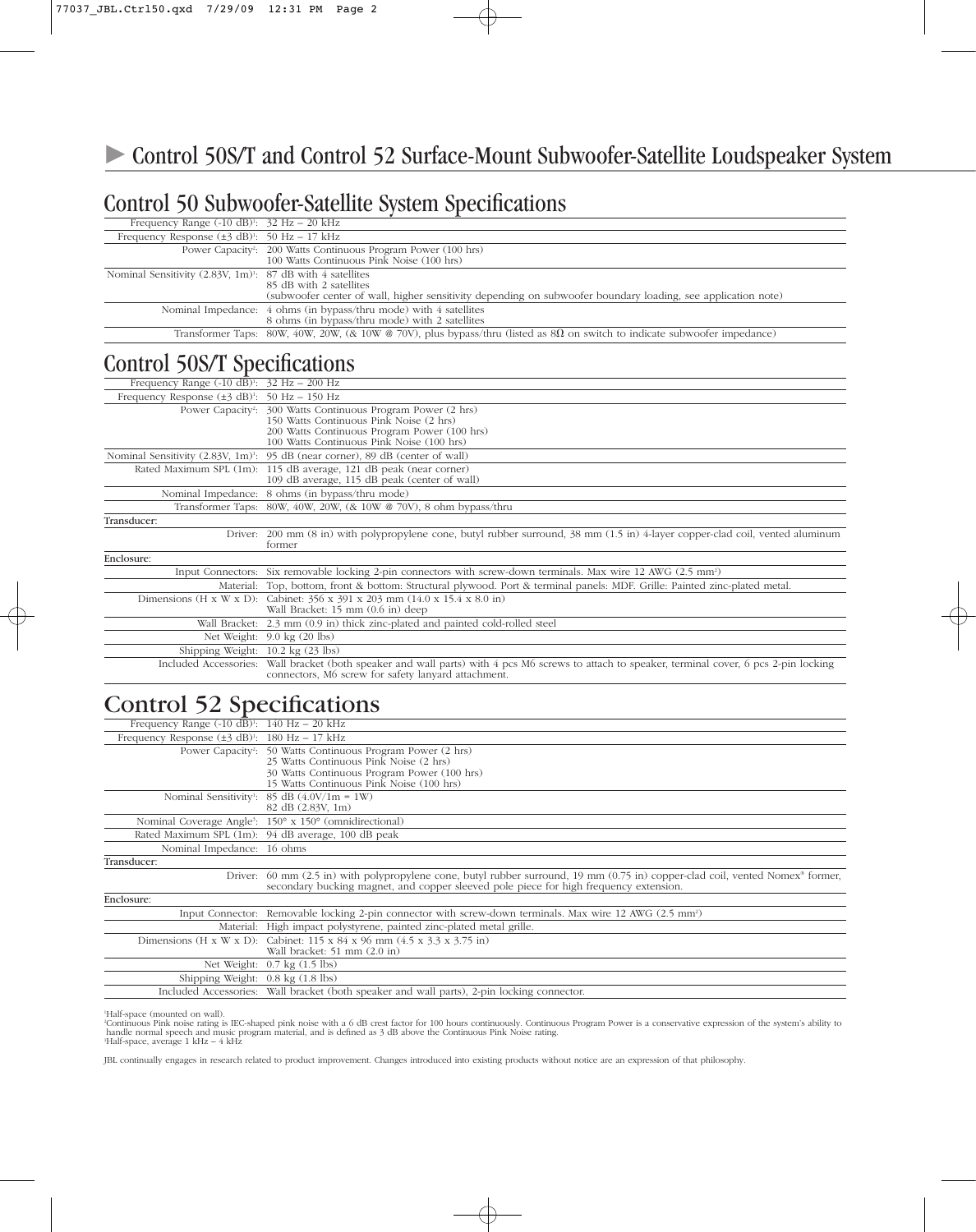### Control 52 Dimensions: Dimensions shown in mm (in)

Control 50S/T On-Wall Bracket Dimensions:





Control 50S/T Dimensions: (Shown with wall bracket) Dimensions shown in mm (in)

 $-57$  [2.25]  $-72$  [2.9]